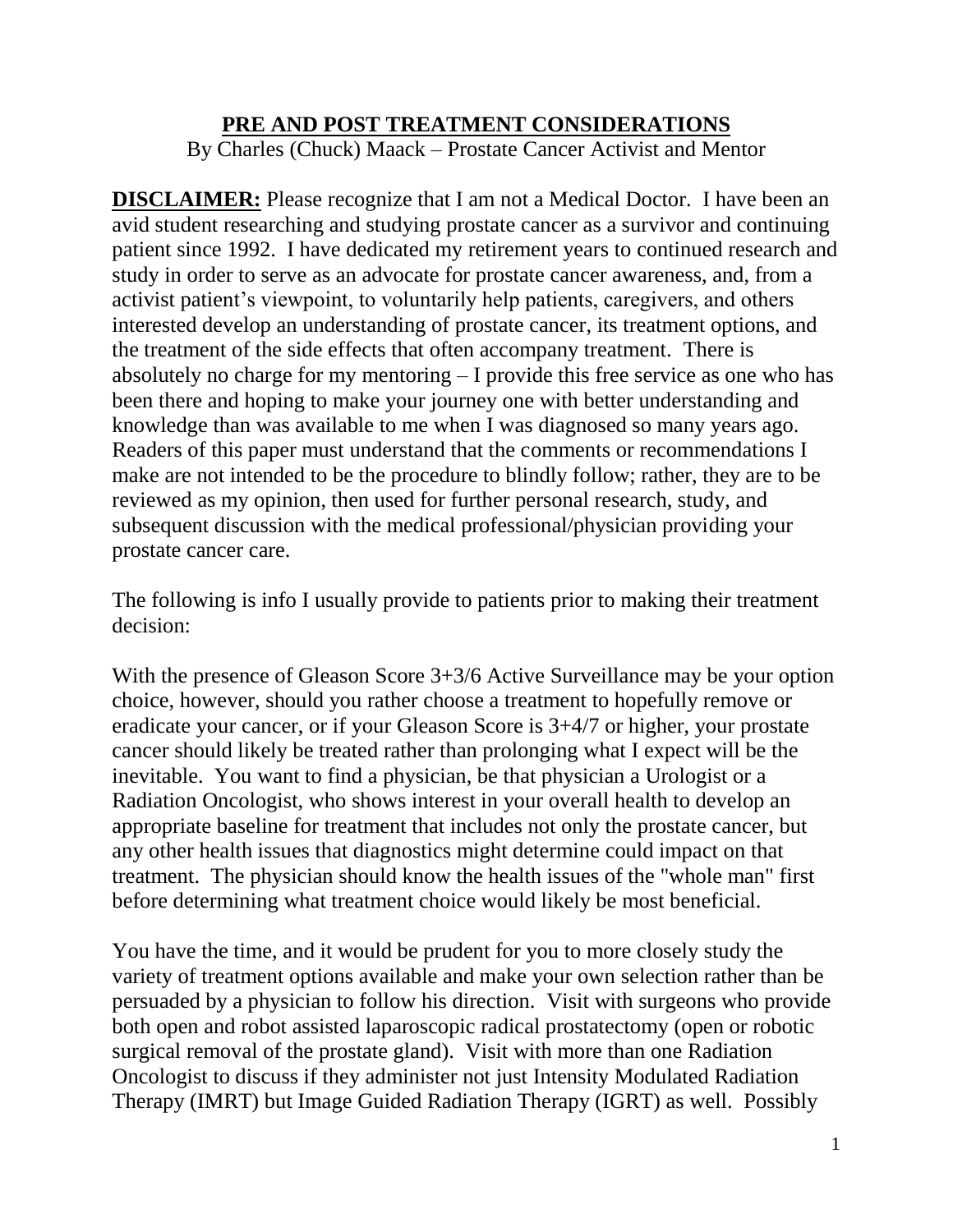there is a CyberKnife radiation facility in your area wherein this form of radiation can be administered five times over ten or so days with as complete radiation as IMRT/IGRT that takes several weeks (usually around 7 weeks of daily weekday administration). Possibly a Proton Beam Therapy (PBT) center is in your area, and is another reasonable form of radiation and hailed by many patients who have done so (but again keep in mind that radiation treatment with IMRT/IGRT or Proton Beam requires your presence daily, Monday through Friday, for between seven to eight weeks). Brachytherapy seed implant is another radiation option wherein seeds are implanted within the prostate gland in order to radiate any tumors from "within." This is a one-day procedure, so over and done with in short order. Another form of brachytherapy uses High Dose Radiation (HDR), again over and done with in short order. Some Radiation Oncologists administer both brachytherapy and external beam radiation to hit the cancer from different directions and include the gland periphery with the external beam radiation.

Advantages: Surgical removal of the gland, adjacent lymph nodes (and you should tell the surgeon that you want adjacent and pelvic lymph nodes removed for pathological review), and seminal vesicles provides the pathologist, physician, and you the best picture of whether or not the cancer has spread outside the gland into lymph nodes or seminal vesicles - the pathway to metastasis – or beyond surgical margins of the removed gland. If cancer is found in lymph nodes or just entering the seminal vesicles, or extended beyond gland margins, radiation may be recommended as a "salvage" external beam radiation therapy to hopefully eradicate the cancer in those lymph nodes and in the area of the removed seminal vesicles. If many lymph nodes and advance into the seminal vesicles is noted, more often than not androgen deprivation therapy (ADT) is recommended. More in that regard in the next paragraph.

So, the advantage of surgical removal is that you have radiation as a backup if the cancer is considered to hopefully not have yet migrated beyond any impacted lymph nodes or seminal vesicles. With radiation you have no idea if the radiation was successful in eradicating all cancer cells until you find your PSA is elevating and that elevation is not a "bounce" effect that sometimes occurs wherein the PSA starts to elevate, but then drops on down to an eventual nadir/lowest reading. If the PSA does not drop down and continues in elevation, then you would know that the radiation failed and the cancer has more than likely metastasized though still not showing up in imaging. The salvage therapy for brachytherapy seed implant or HDR would be external beam radiation. There is really no reasonable "salvage" treatment if external beam radiation shows failure. Cryotherapy/freezing is a possible, but I explain in the next paragraph why I don't, personally, recommend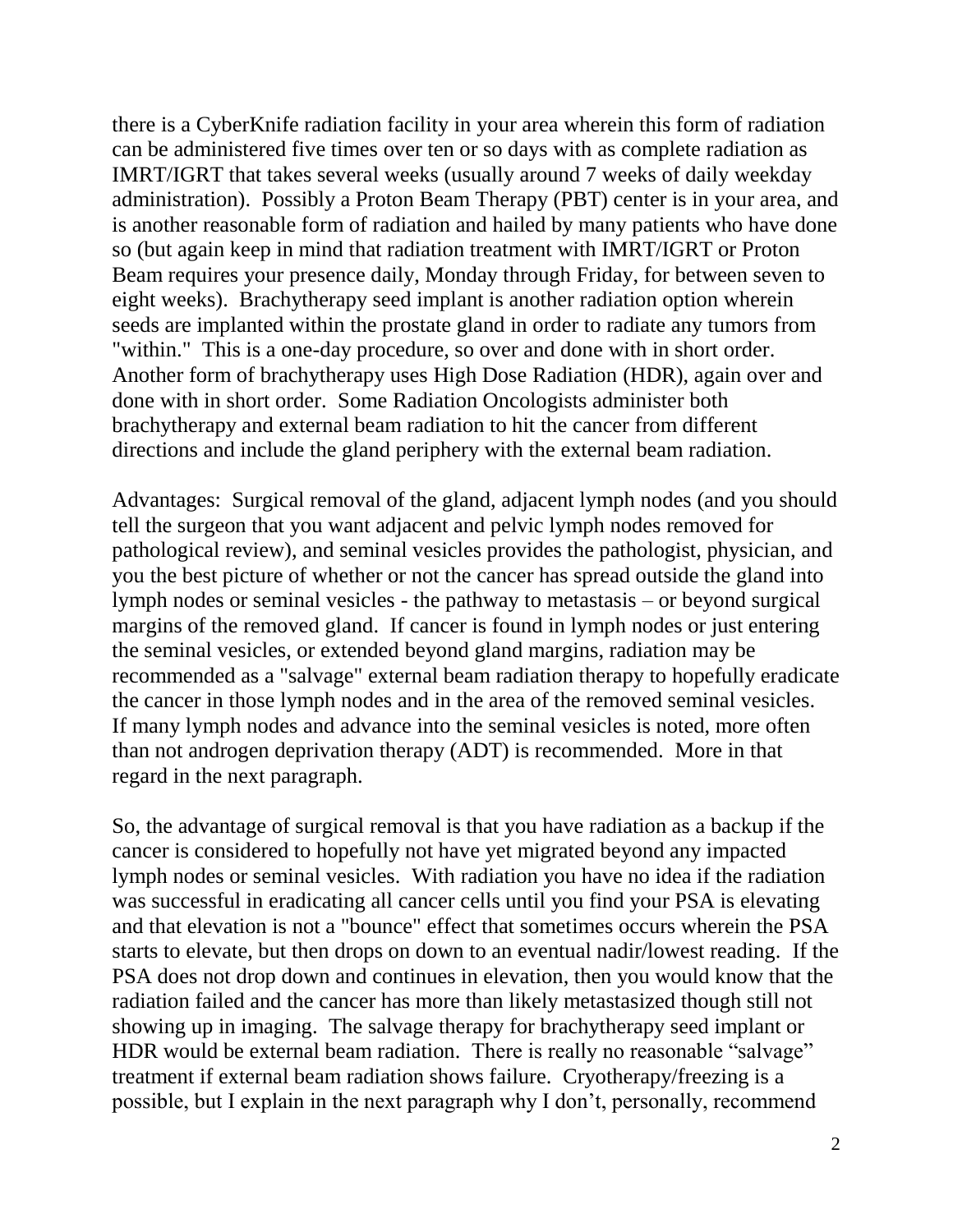it. There are surgeons who will attempt surgical removal of the mess that remains in the prostatic bed post-radiation, but there are many other surgeons who remark that it is a very difficult form of surgery since what is left from radiation is more difficult to distinguish what to remove, and there can be complications. With continued elevation post radiation options the patient is then usually moved to androgen deprivation therapy to hopefully rein in the cancer, hopefully eradicate remaining cancer cells, or control and manage the cancer for hopefully many years.

I'm not keen on Cryotherapy (freezing of the prostate) because of the almost certain result of impotence, though not necessarily incontinence. Focal Cryotherapy is also available to only freeze that area of the gland considered to have tumor presence, but again, my concern would be that microscopic PC cells may have migrated to other parts of the gland but not yet developed sufficiently to show up in biopsy or imaging, and if so, the focal freezing would not have eradicated all the cancer.

So, those are your primary options, and if you have the time, you should seek out such facilities and the physicians who administer them to simply "discuss" the option and get a feel for both the physician's demeanor (whether he/she appears to care about you as a patient or sees you as "just another patient"), just how many of the procedure he/she has administered and how often (for surgical removal, you want the physician to have performed well over 250 of either open or robotic, and you want him/her to be doing so on a regular/weekly basis).

For radiation, you want to also ask the Radiation Oncologist how often he/she performs the procedure and also ask him/her about the qualifications/expertise of his/her team that ends up doing the actual IMRT, IGRT, or Proton Beam radiation (every Radiation Oncologist has a team that consists of experienced Radiation Therapists, Radiation Oncology Nurses, Medical Physicists, and Medical Dosimetrists (most patients have no idea that this team is involved in making certain the radiation to be administered is at appropriate dose and targeting).

Keep in mind that to married couples or those with partners, that prostate cancer is a "couple's disease." The emotional impact hits just as hard on the partner as it does on the patient. If possible, the spouse or partner should accompany you on all visits with the doctor regarding prostate cancer to ask their own questions as well as to absorb what the doctor is saying...somewhat a second ear/brain that will remember what you, the patient, may have missed. And as a couple's disease, it is important that you both openly communicate with each other how you feel, what you are experiencing in your mind, so that you both somewhat look after each